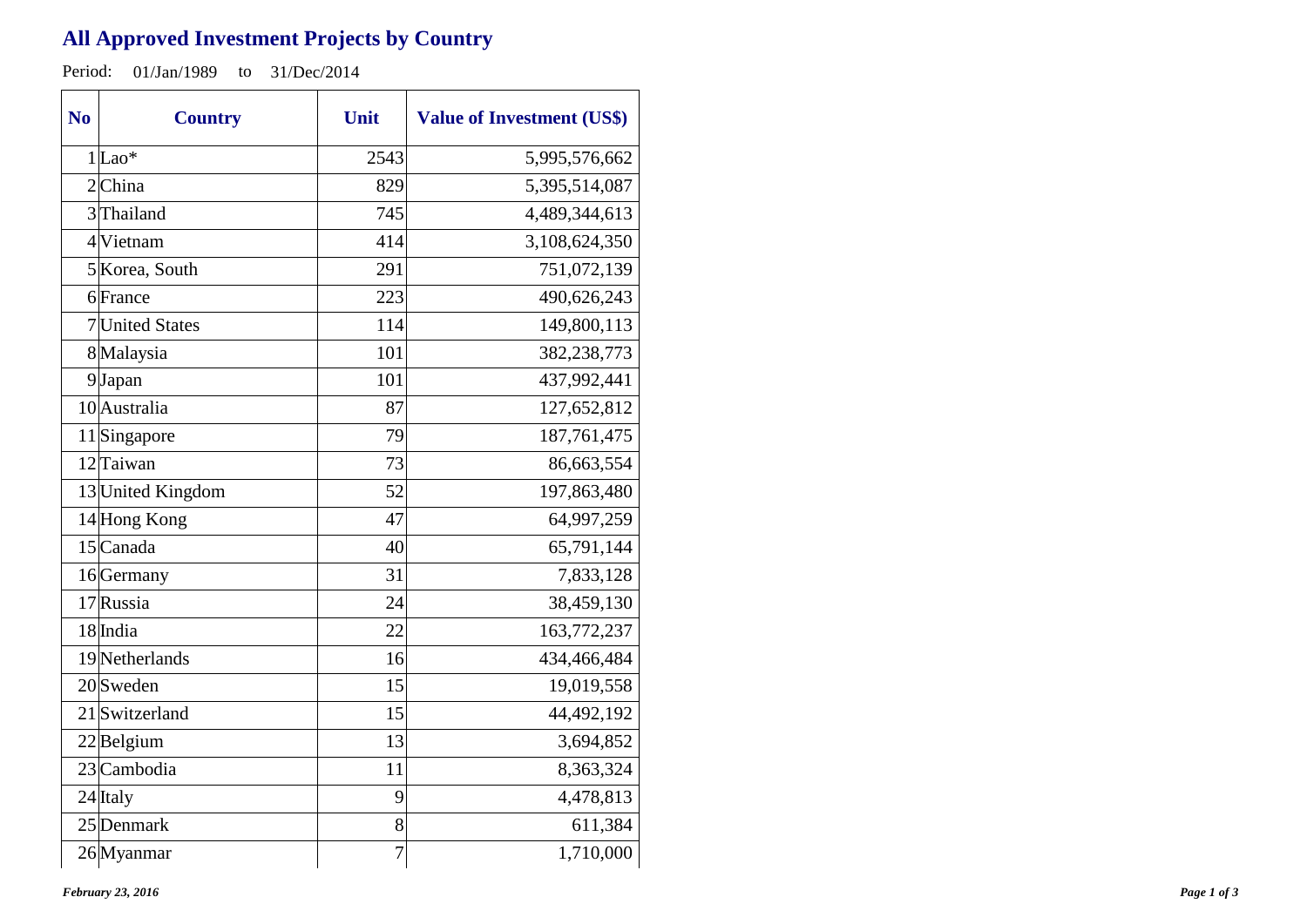| N <sub>0</sub> | <b>Country</b>                  | Unit           | <b>Value of Investment (US\$)</b> |
|----------------|---------------------------------|----------------|-----------------------------------|
|                | 27 Sri Lanka                    | 7              | 1,035,000                         |
|                | 28 Norway                       | 6              | 346,435,550                       |
|                | 29 New Zealand                  | 6              | 1,592,000                         |
|                | 30 Israel                       | 5              | 2,692,600                         |
|                | 31 Korea, North                 | $\overline{4}$ | 1,732,800                         |
|                | 32 Bangladesh                   | 3              | 250,000                           |
|                | 33 Philippines                  | 3              | 218,000                           |
|                | 34 Finland                      | 3              | 1,249,065                         |
|                | 35 Pakistan                     | 3              | 489,784                           |
|                | 36 Hungary                      | 3              | 380,000                           |
|                | 37 Indonesia                    | 3              | 106,169,551                       |
|                | 38 Nepal                        | 3              | 500,000                           |
|                | 39 Spain                        | $\overline{2}$ | 202,800                           |
|                | 40 Austria                      | $\overline{2}$ | 390,000                           |
|                | 41 Iceland                      | $\overline{2}$ | 164,000                           |
|                | 42 Bolivia                      | $\overline{c}$ | 230,000                           |
|                | 43 Tajikistan                   | 1              | 1,000,000                         |
|                | 44 Ukraine                      | 1              | 200,000                           |
|                | $45$ Angola                     | 1              | 37,500,000                        |
|                | 46Burkina Faso                  | 1              | 1,530,000                         |
|                | 47 Panama                       | $\mathbf 1$    | 1,750,000                         |
|                | 48 Peru                         | 1              | 3,000,000                         |
|                | 49 Cuba                         | 1              | 185,000                           |
|                | 50 Luxembourg                   | $\mathbf{1}$   | 200,000                           |
|                | 51 International Finance Corpor | 1              | 1,590,000                         |
|                | 52 Mali                         | $\mathbf 1$    | 40,000,000                        |
|                | 53Turkey                        | 1              | 100,000                           |